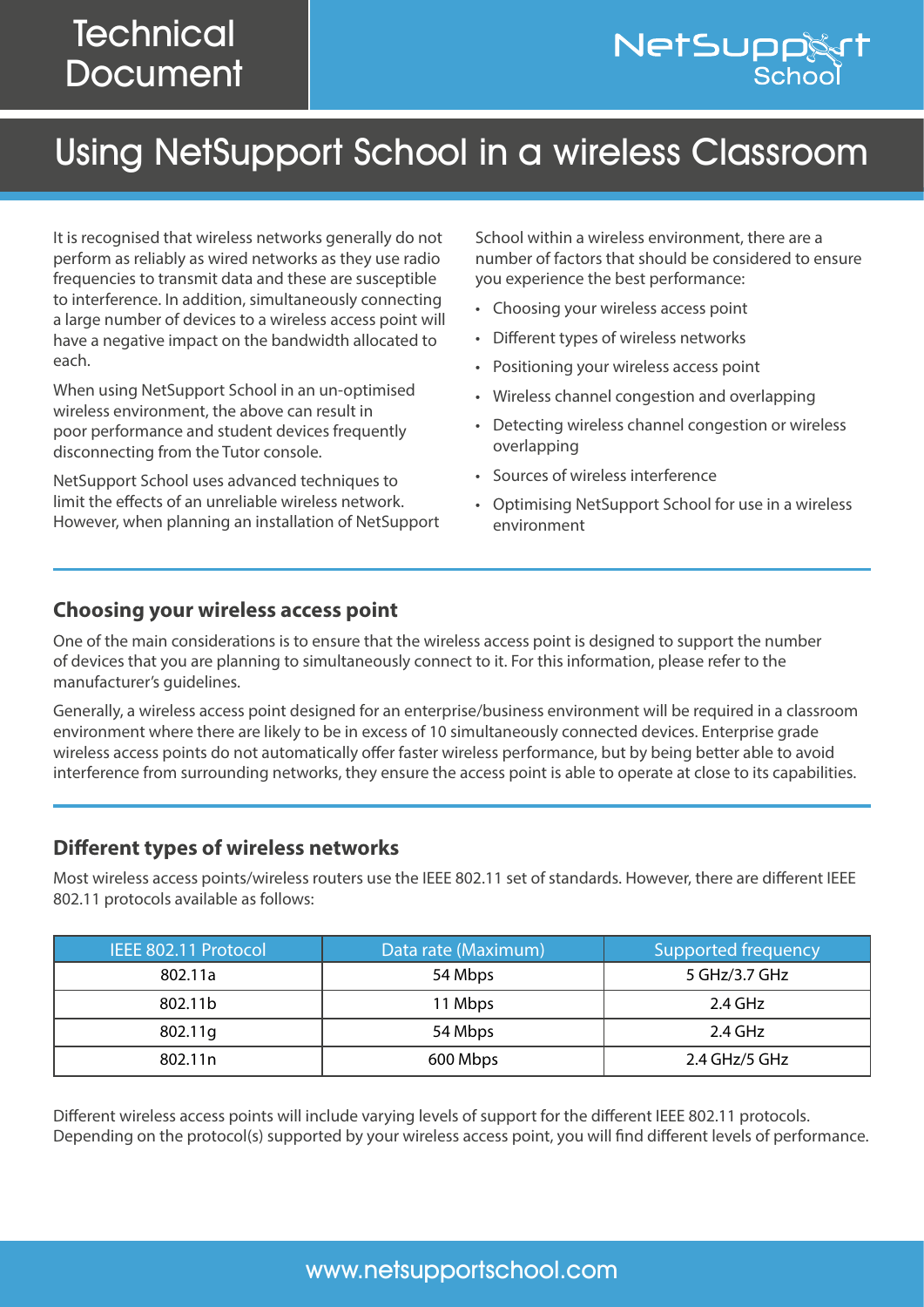

#### **Positioning your Wireless Access Point**

When choosing the location of the wireless access point within the classroom, we recommend the following:

- Locate the wireless access point in close proximity to the devices that will be connected
- Place the device on a high shelf or mount it close to or on the ceiling
- Ensure that the device is not situated near any metal objects, such as filing cabinets
- Ensure the wireless antenna is in a vertical position
- Ensure that you have conformed to the manufacturer's guidelines.

#### **Wireless channel congestion and overlapping**

Most wireless access points can be configured to broadcast on either 2.4 GHz or 5 GHz frequency bands. The 5 GHz frequency band is less congested – however, not all connecting devices are able to use this frequency (refer to the manufacturer's specification for further information).

For wireless access points using the 2.4 GHz frequency band, it is also possible to specify a channel ranging between 1 and 14.



The diagram above depicts a spectrum analyser view of the frequency space occupied by these 14 channels. Within the 2.4 GHz band, only three channels have non-overlapping frequency space: channels 1, 6 and 11.

**Please note:** In the United States, only channels 1 to 11 can be used – and in Europe, the Middle East and Africa, only channels 1 to 13. For other countries, please refer to the manufacturer's guidelines or check with your local regulatory authority.

When deploying wireless access points, wherever possible you should ensure that there are no other access points in close proximity using the same or an overlapping channel. Details of how to detect other wireless networks can be found in the following section "Detecting wireless channel congestion or wireless overlapping". Please also read the section on "Sources of interference".

If you detect another wireless access point in close proximity using the same or an overlapping channel, performance on each wireless access point will be affected. We recommend that you use different nonoverlapping channels wherever possible.

In order to change the wireless channel utilised by your wireless access point, please consult the manufacturer's instructions.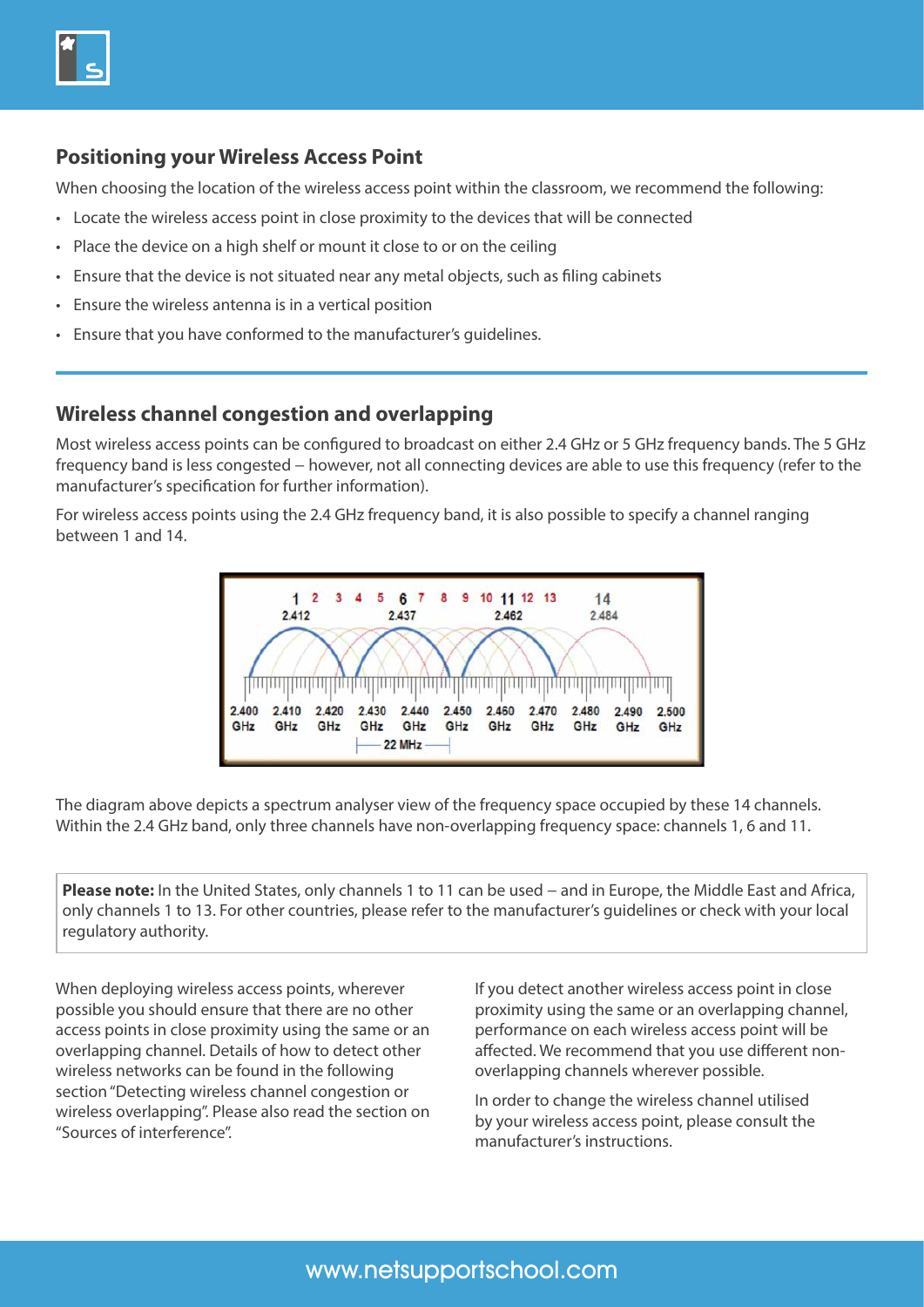

#### **Detecting wireless channel congestion or wireless overlapping**

Third-party Wi-Fi scanner tools such as inSSIDer are available to allow you check for nearby wireless networks and confirm the channels that they are using.

This type of tool will allow you to detect nearby wireless networks, confirm the different channels these are using and determine which wireless channels may be the least congested.

Using this information, you can then select the best wireless channel for your wireless access point to broadcast on.

#### **Sources of interference**

Wi-Fi uses publicly designated radio bands to provide wireless access. Non-Wi-Fi devices like mobile and cordless phones, Bluetooth transmitters and security cameras may use the same radio bands and can interfere with and cause performance issues for a wireless network. Wi-Fi scanning tools cannot detect such interference; therefore you will need to take this into consideration.

#### **Optimising NetSupport School for use in a wireless environment**

Once you have established a reliable wireless connection between the devices in your classroom, there are some settings within the Tutor console that you can change to optimise performance on your wireless network.

A school will have a finite amount of network bandwidth available; viewing the students' screens, distributing files or broadcasting the teacher's screen simultaneously will consume this bandwidth.

NetSupport School provides multiple configuration options designed to reduce the amount of data sent across the network **–** this will result in improved performance. These options can be found under their respective configuration sections in the Tutor console.

For a wireless environment, it is recommended that both of the options within the Performance section of the Tutor settings are selected:

**Colour reduction –** When broadcast, the view window, thumbnails and the teacher's screen will be restricted to 256 colours.

**Low bandwidth mode –** The number of video frames transferred will be reduced to around 5 per second.

These options can be found in the Tutor console. To configure them, select {School}{Configurations…} {Performance} and ensure that both options are selected.



### www.netsupportschool.com